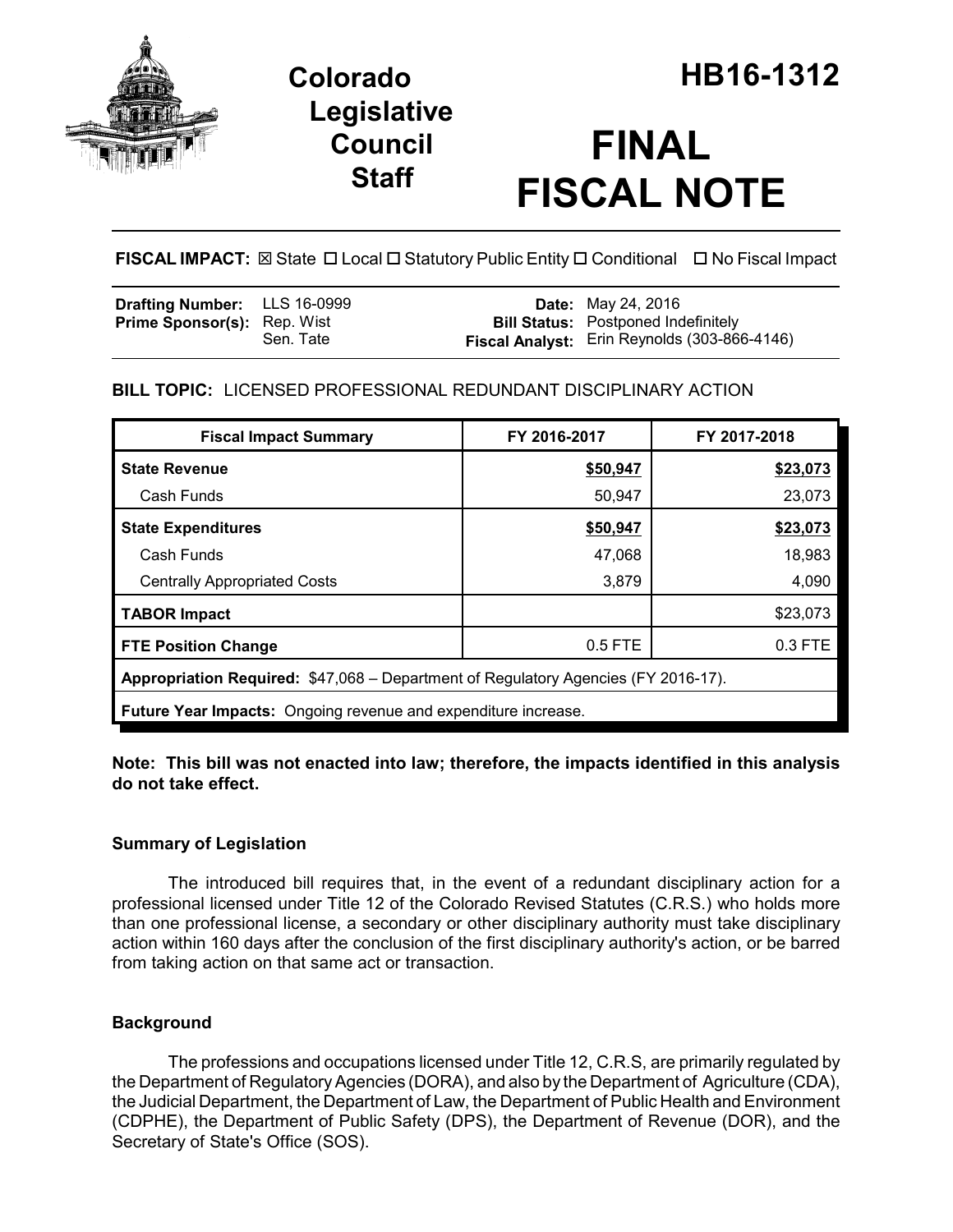May 24, 2016

#### **State Revenue**

The bill will increase state cash fund revenue in DORA by *\$53,987 in FY 2016-17 and \$23,073 in FY 2017-18* to the Division of Professions and Occupations (DPO) Cash Fund. The DPO in DORA may be required to nominally raise fees on the individuals it licenses in order to recoup the costs to implement the bill. Fee increases have not been estimated for this fiscal note, but are expected to be minimal across the 89 license types for the 50 professions the DPO regulates.

#### **TABOR Impact**

This bill will increase state revenue from fees, which will increase the amount of money required to be refunded under TABOR. TABOR refunds are paid out of the General Fund. No TABOR refund is expected in FY 2016-17.

#### **State Expenditures**

The bill increases state cash fund expenditures in DORA by *\$53,987 in FY 2016-17 and \$23,073 in FY 2017-18* from the DPO Cash Fund, as shown in Table 1 and discussed below. The bill will also potentially increase workload in the Department of Law and the other state agencies that regulate occupations under Title 12, C.R.S., beginning in FY 2016-17, as discussed below.

*Assumptions and data.* In the DPO, about 5 percent of licensees hold multiple licenses, and there are about 700 investigations per year; therefore, the fiscal note assumes that 35 investigations per year in DPO relate to individuals who hold multiple licensees and will require expedited investigation schedules.

*Department of Regulatory Agencies.* Based on the assumptions above, beginning in FY 2016-17, DORA will require 0.3 FTE Criminal Investigator I to accelerate about 35 investigations in the DPO at a rate of about 20 hours per investigation, prorated for the bill's effective date in FY 2016-17. In addition, each of the DPO's 39 programs will require 8 hours in legal services related to rulemaking at a cost of \$95.01 per hour. The Department of Law will also require an allocation of 0.2 FTE associated with these costs.

| Table 1. Expenditures Under HB16-1312              |            |            |  |  |  |  |
|----------------------------------------------------|------------|------------|--|--|--|--|
| <b>Cost Components</b>                             | FY 2016-17 | FY 2017-18 |  |  |  |  |
| <b>Personal Services</b>                           | \$17,140   | \$18,698   |  |  |  |  |
| <b>FTE</b>                                         | $0.3$ FTE  | 0.3 FTE    |  |  |  |  |
| <b>Operating Expenses and Capital Outlay Costs</b> | 285        | 285        |  |  |  |  |
| <b>Legal Services</b>                              | 29,643     |            |  |  |  |  |
| <b>FTE</b>                                         | $0.2$ FTE  |            |  |  |  |  |
| Centrally Appropriated Costs*                      | 3,879      | 4,090      |  |  |  |  |
| <b>TOTAL</b>                                       | \$50,947   | \$23,073   |  |  |  |  |

*\* Centrally appropriated costs are not included in the bill's appropriation.*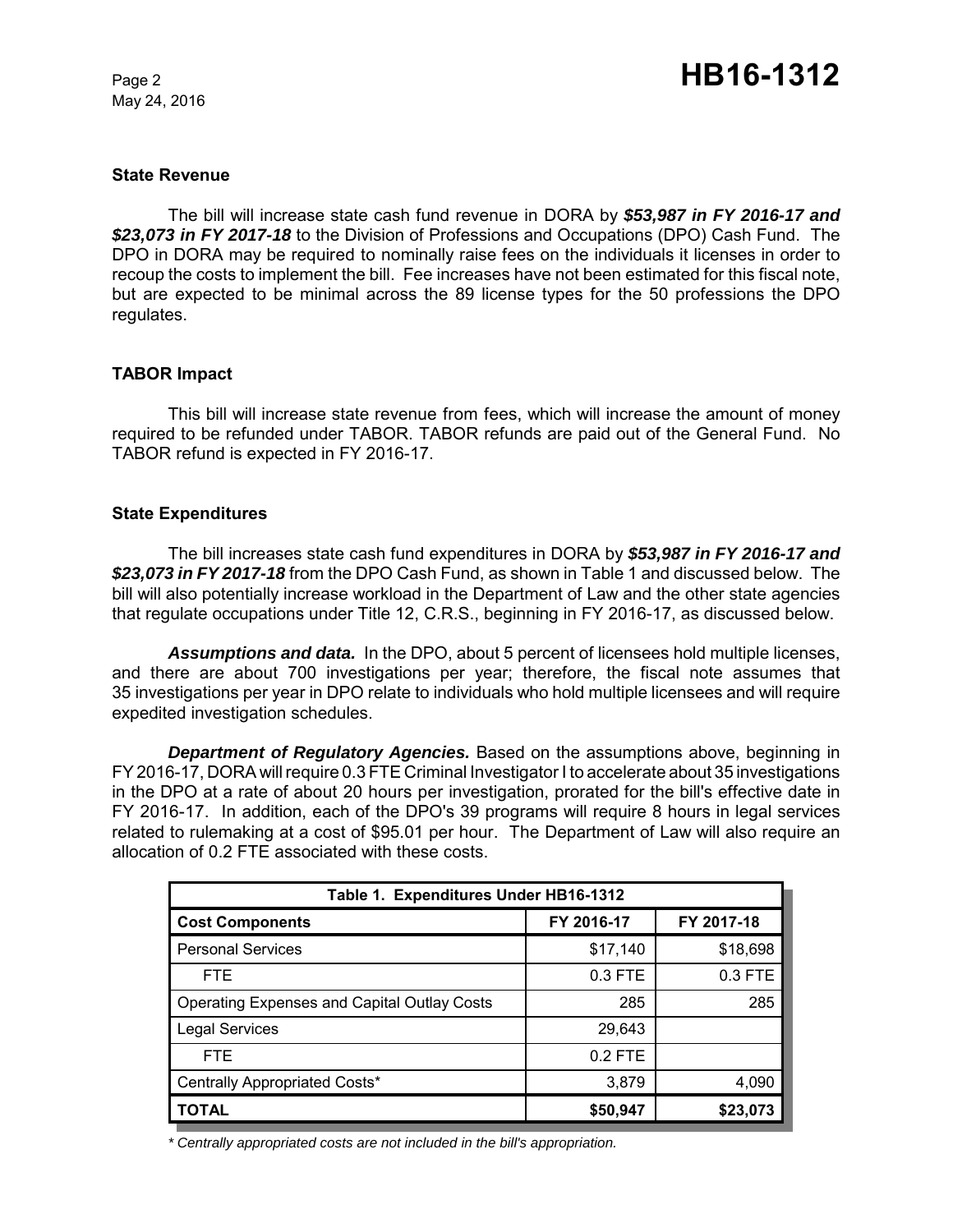May 24, 2016

*Department of Law.* Under Title 12, C.R.S., the Department of Law contains the Peace Officer Standards and Training Board, which certifies peace officers, and the Consumer Credit Unit, which licenses lenders who make high-rate loans. The Department of Law also provides legal services to the departments that license professions and may be impacted by the bill. To the extent that disciplinary action arises that cannot be accomplished within existing appropriations, departments are expected to address increased legal services costs during the annual budget process.

*Other state agencies.* The CDA, the Judicial Department, CDPHE, DPS, DOR, and the SOS license a minimal number of professions under Title 12, C.R.S. It is therefore expected that the shorter investigation timeframe can be accomplished within existing appropriations of these departments. The following list highlights the professions licensed by these departments under Title 12, C.R.S.:

- **Department of Agriculture.** The CDA licenses commodity handlers.
- *Judicial Department.*The Colorado Supreme Court licenses attorneys.
- *Department of Public Health and Environment*. The CDPHE licenses four levels of emergency medical services providers.
- *Department of Public Safety.* The DPS licenses firework retailers.
- *Department of Revenue.* The DOR licenses limited gaming and racing personnel, motor vehicle dealers, and medical marijuana professions.
- *Secretary of State's Office.* The SOS licenses landlords, certain durable medical equipment suppliers, and notaries.

*Centrally appropriated costs.* Pursuant to a Joint Budget Committee policy, certain costs associated with this bill are addressed through the annual budget process and centrally appropriated in the Long Bill or supplemental appropriations bills, rather than in this bill. The centrally appropriated costs subject to this policy are estimated in the fiscal note for informational purposes and summarized in Table 2.

| Table 2. Centrally Appropriated Costs Under HB16-1312                |            |            |  |  |  |  |
|----------------------------------------------------------------------|------------|------------|--|--|--|--|
| <b>Cost Components</b>                                               | FY 2016-17 | FY 2017-18 |  |  |  |  |
| Employee Insurance (Health, Life, Dental, and Short-term Disability) | \$2.412    | \$2,415    |  |  |  |  |
| Supplemental Employee Retirement Payments                            | 1.467      | 1,675      |  |  |  |  |
| <b>TOTAL</b>                                                         | \$3,879    | \$4,090    |  |  |  |  |

# **Effective Date**

The bill was postponed indefinitely by the House State, Veterans, and Military Affairs on May 4, 2016.

# **State Appropriations**

For FY 2016-17, the Department of Regulatory Agencies required a cash fund appropriation of \$47,068 and an allocation of 0.3 FTE from the Division of Professions and Occupations Cash Fund. Of this amount, the Department of Law required \$29,643 in reappropriated funds and an additional allocation of 0.2 FTE.